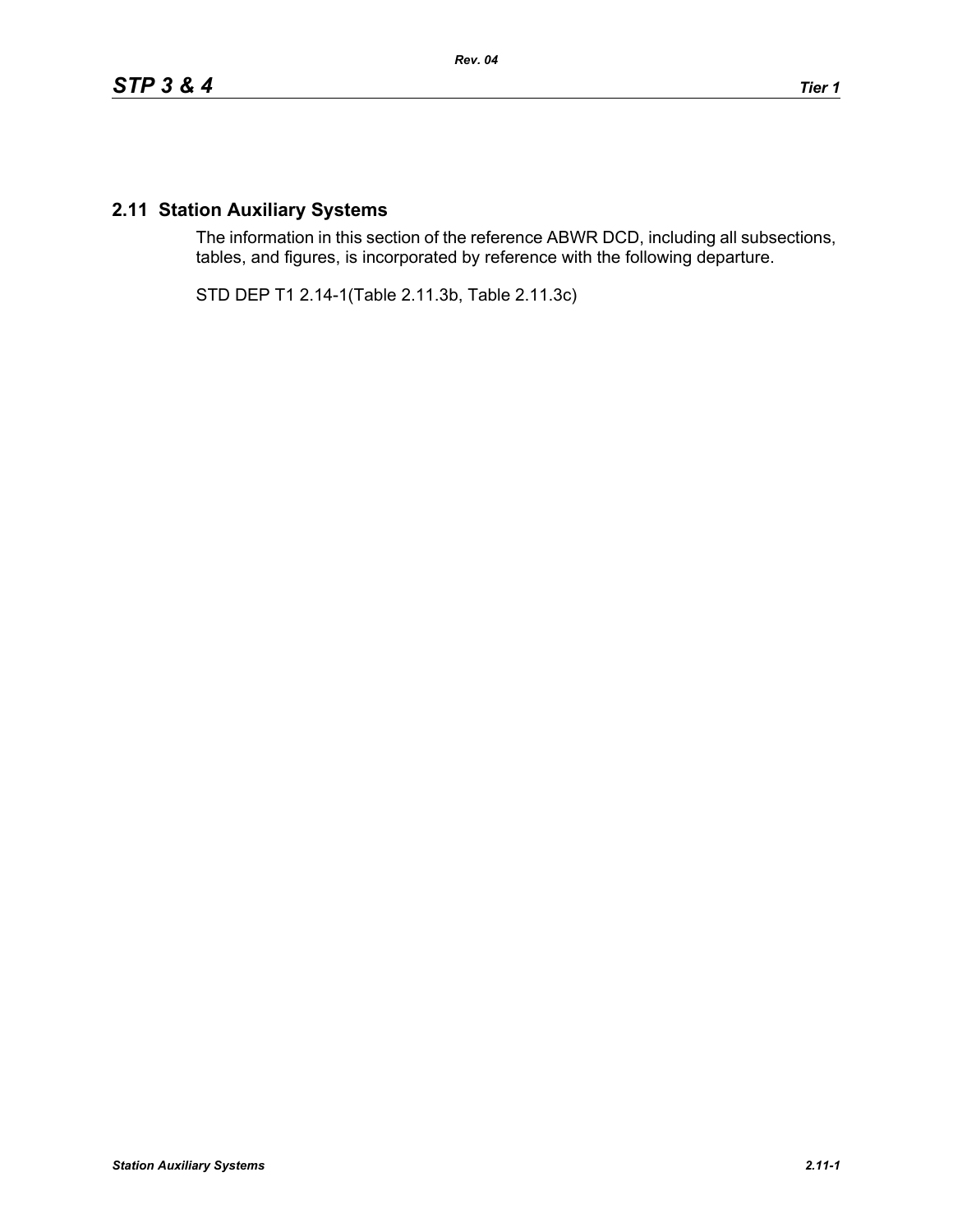| <b>Operating Mode/Components*</b>            | <b>Normal</b><br>Operating<br><b>Conditions</b> | <b>Shutdown</b> | Hot<br><b>Standby</b><br>(loss of<br>AC.<br>Power) | <b>Emergency</b><br>(LOCA) |
|----------------------------------------------|-------------------------------------------------|-----------------|----------------------------------------------------|----------------------------|
| <b>RCW/RSW Heat Exchangers In</b><br>Service | 2                                               | 3               | 3                                                  | 3                          |
| SAFETY-RELATED                               |                                                 |                 |                                                    |                            |
| <b>Emergency Diesel Generator B</b>          |                                                 |                 |                                                    | ŧ                          |
| <b>RHR Heat Exchanger B</b>                  |                                                 |                 | ∓                                                  | ŧ                          |
| Others (safe-related) f                      | ŧ                                               |                 |                                                    | ŧ                          |
| <b>NON-SAFETY RELATED</b>                    |                                                 |                 |                                                    |                            |
| <b>RWCU Heat Exchanger</b>                   | ŧ                                               | I.              | ∓                                                  |                            |
| FPC Heat Exchanger B**                       | ŧ                                               |                 |                                                    | ŧ                          |
| <b>Inside Drywell</b>                        |                                                 |                 |                                                    |                            |
| Others (non-safety-related)                  |                                                 |                 |                                                    |                            |

## **Table 2.11.3b Reactor Building Cooling Water Cooling Loads Division B**

*\* Some of these cooling loads are serviced by only one or two RCW divisions. These components may be reassigned to other RCW divisions if redundancy and divisional alignment of supported and supporting systems is maintained and the design basis cooling capacity of the RCW divisions is assured.*

† *Equipment does not receive RCW in this mode.*

‡ *Equipment receives RCW in this mode.*

*ƒ HECW refrigerators, room coolers (RHR, HPCF, SGTS, FCS, CAMS), RHR and HPCF motor bearing and seal coolers, and CAMS cooler.*

*\*\** Includes FPC room cooler.